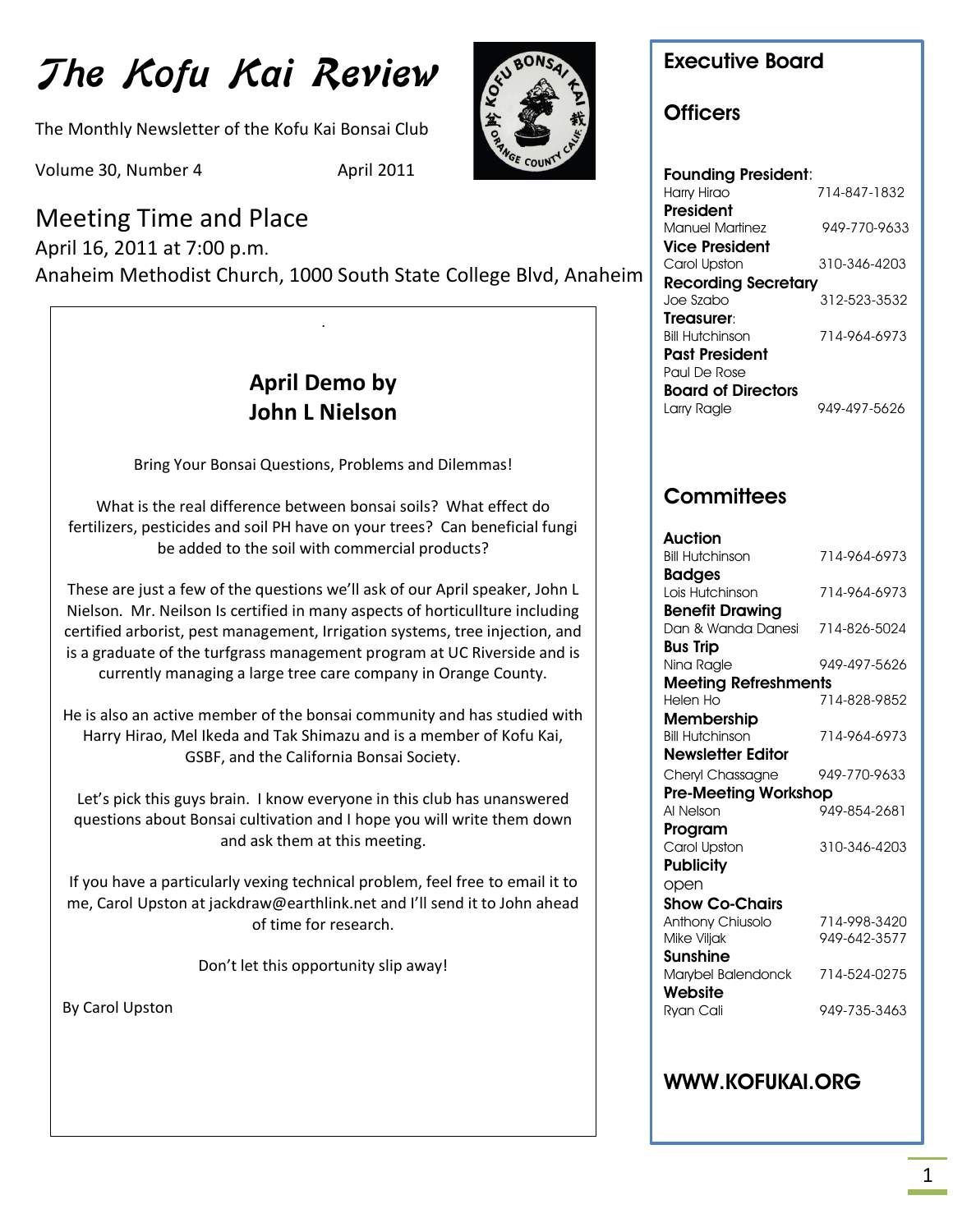#### **March meeting**



#### **Marcus Juniel Entertains and Instructs at Kofu Kai**

At our March meeting we enjoyed a demonstration of radical trunk bending with Marcus Juniel, ably assisted by Lee Anthony. Prostrata Juniper is among the most available large-trunked material that California bonsai artists have to work with but it often offers little in the way of dramatic trunk movement. Marcus' mission includes demonstrating that radical movement can be safely imposed on this materiel if you carefully prepare the trunk by wrapping and apply the bending techniques thoughtfully. The newly pretzeled demo tree was won by a delighted Dr. Walter Johnson and his wife Donna. We look forward to seeing it's future development.

By Carol Upston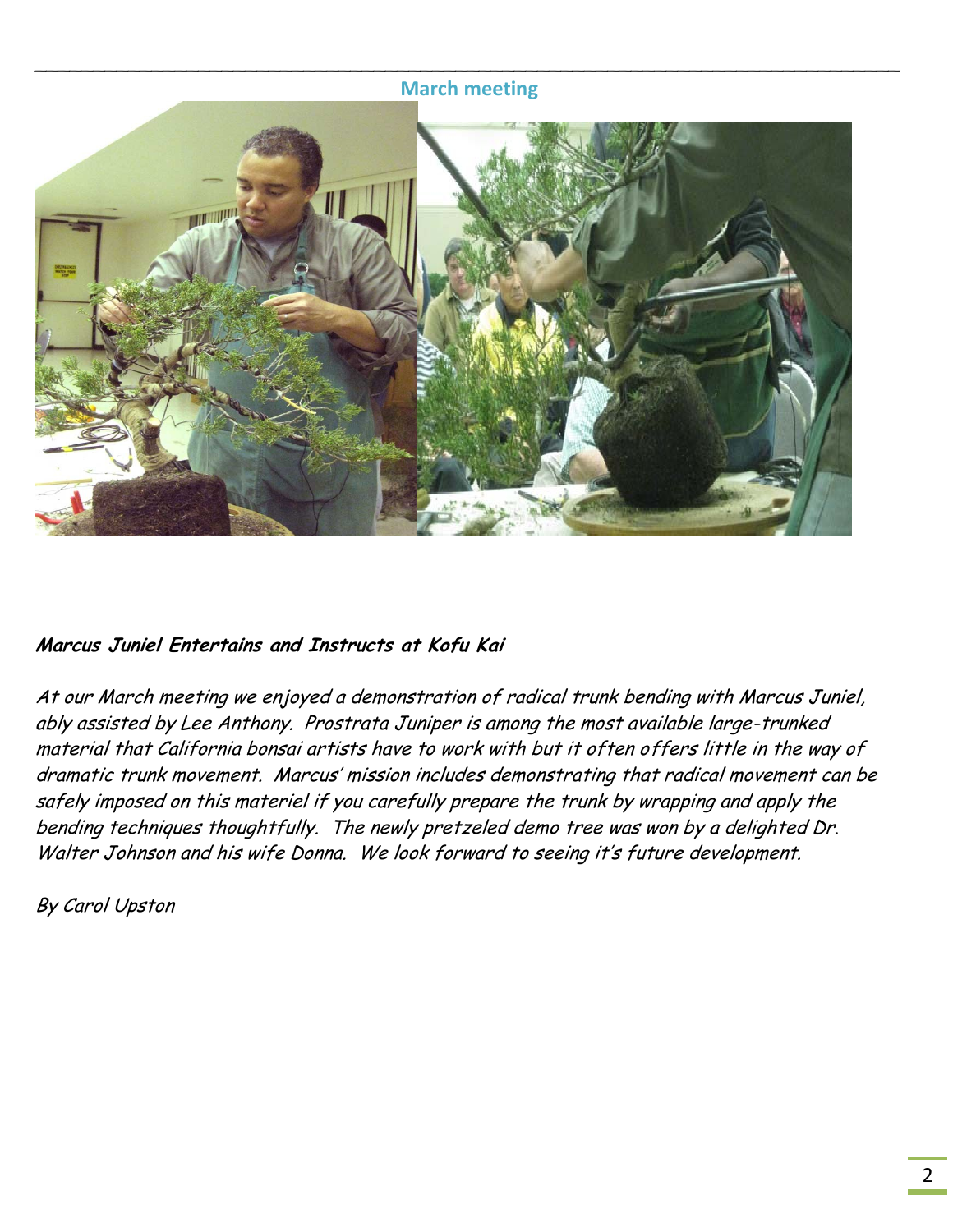# San Diego Bus trip

There has been an excellent response to the bus trip for the dedication of the new pavilion at the Collection South. There are only a few seats left so if you want to go don't hesitate. The cost of \$30 per person for the trip also gets you free access to the wild animal park which is usually a \$40 fee.

The bus will pick up Los Angeles passengers at the L. A. Arboretum about 8:45 AM so that the bus can leave Arcadia by 9:00 AM.

Pick up for Orange County passengers is at 9:30. Park near the Amtrak station off of east Katella , Anaheim Stadium parking lot. We will leave at 9:45 AM

If you wish to get on board or have any questions about the trip, Please contact Nina Ragle 949-497-5626 or email her at [ragle@cox.net](mailto:ragle@cox.net)

#### **KOFU BONSAI KAI - ODDS & ENDS**

#### **BY MARTY MANN**

#### **APRIL, 2011 (#72)**

Advisable to remove the old foliage of deciduous trees if you have not done so. While repotting it is best to remove the heavier old roots, to encourage new growth. Do so with some limitation--to much removal will shock the tree.

Root divisions form whenever a root cut takes place. These divisions provide for better nutrient absorption. Branch trimming allows new branch divisions and desired branch twiggyness. While deciduous trees, such as Japanese Maple, Trident Maple, Gingko and Liquid Amber, can now be trimmed, it's best to wait a few weeks until the new growth has matured.

Cut the new candles that may have formed on older Japanese Black Pines. Do this late April or early in May. Wait another month before you work on younger trees. By waiting, shorter and stronger needle growth will appear as the candles open. New candles generally form twice a year, in April and September. They form clusters of from 2 to 5 candles. Usually one or two will dominate. Retain only two candles--one as a leader and another to form the side branch.

Always remove the largest candles first but do not cut the existing candles until needles just begin to open and expand. This timing prevents excessively long internodes between last year's branch tip and the new needle growth. Reduce watering activities somewhat to slow down the new growth but don't allow the fine rootage to become dry.

Trim flowering and fruiting trees such as Pomegranates, Ume, Plum, Apple, Quince and Bougainvillea late in April or early in May. If pruning is done to early, the newly formed flower/fruit buds will be destroyed. It's prudent to hold off until the new spring growth has hardened and the branches have lignified. If you choose to wait until May to do any serious pruning, then control rampant growth by pinching and nipping the terminal buds on each branch. This restraint will encourage the formation of side branches and create a denser foliage mass.

This is the time to begin the fertilization program on established trees. Use a slow release fertilizer just prior to the signs of new growth. Organic fertilizers such as Cottonseed Meal (75%), with a proportion of Bone Meal(25%), give the trees the desired boost during this growing season. Bone Meal is very slow acting but is beneficial in the long run.

To insure the maximum blooming potential, new growth on flowering trees and azaleas should be watched. Keep the nitrogen content of fertilizers at a minimum in these early feedings since excessive green foliage and leaf growth will weaken the flowering effort. Use a weak application just as the flower buds begin to swell and again as they open and develop. Do not feed after the flowers are fully open. Miracle-Grow®, applied on a bi-weekly basis, is an excellent all purpose fertilizer.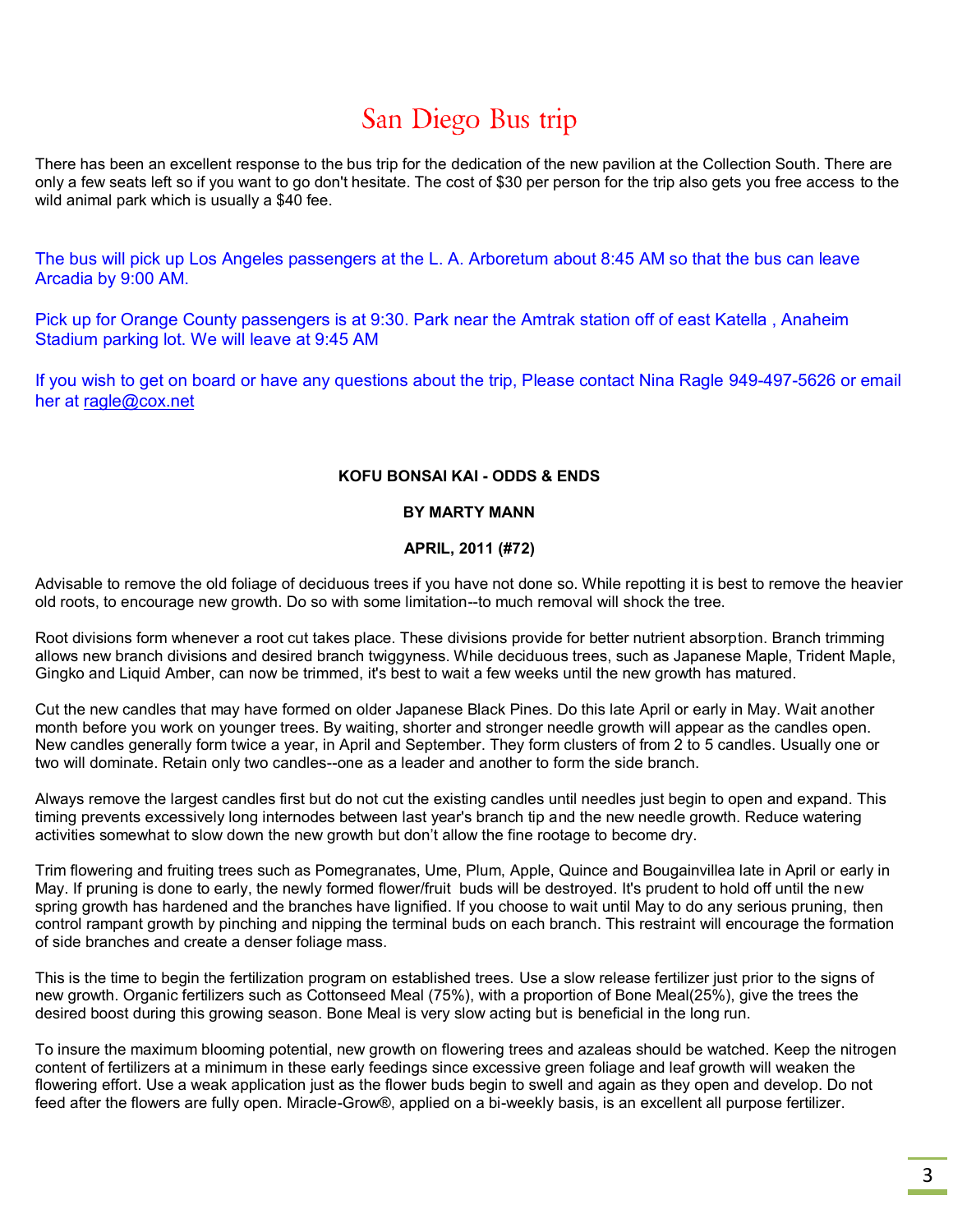Plants are now growing vigorously. It's better to feed more often with light applications then less often with a heavy hand. Keep fertilizers away from the trunk of the tree. Broadcast granular food lightly over the pot surface and close to the pot edges. Do not feed newly transplanted or repotted trees for a month or two to let them become established. A low nitrogen fertilizer such as Super Phosphate keeps fruit and berries from falling off prematurely.

#### **HAIKU POEM:**

As birds fly this day We are aware of flurry Through our trees, with songs

**this article has been extracted from RECENTLY published book called ' bonsai ideas©'. material is not to be copied without publisher or AUthOr'S permission.** 

**April, 2011**

## Kofu Bonsai Kai Convention Grant

As part of Kofu Bonsai Kai's endeavor to educate, instruct, share, and encourage others in the art of Bonsai, Kofu Bonsai Kai will provide a Southern California Convention Registration Grant.

This grant will cover the cost of full registration at certain Southern California Bonsai conventions, which usually includes:

- o Entry to all demonstrations
- o Silent observer in all workshops and competitions
- o Bonsai and viewing stone exhibit
- o Benefit drawing
- o Vendor area
- o Some lunches and dinners

The recipient of this grant will be financially responsible for transportation, lodging, outside meals, critiques, and field trips and will be asked to take one or more workshops and share their Bonsai convention experience with the membership.

This grant will be made available to a Kofu Bonsai Kai member in good standing who is a serious Bonsai enthusiast. The grantee will be selected by the Kofu Bonsai Kai Board of Directors from submitted applications.

An applicant may be nominated by any Kofu Kai member or they may submit an application on their own behalf.

Al Nelson Grant Chair 949-413-4060 [papasan@cox.net](mailto:papasan@cox.net)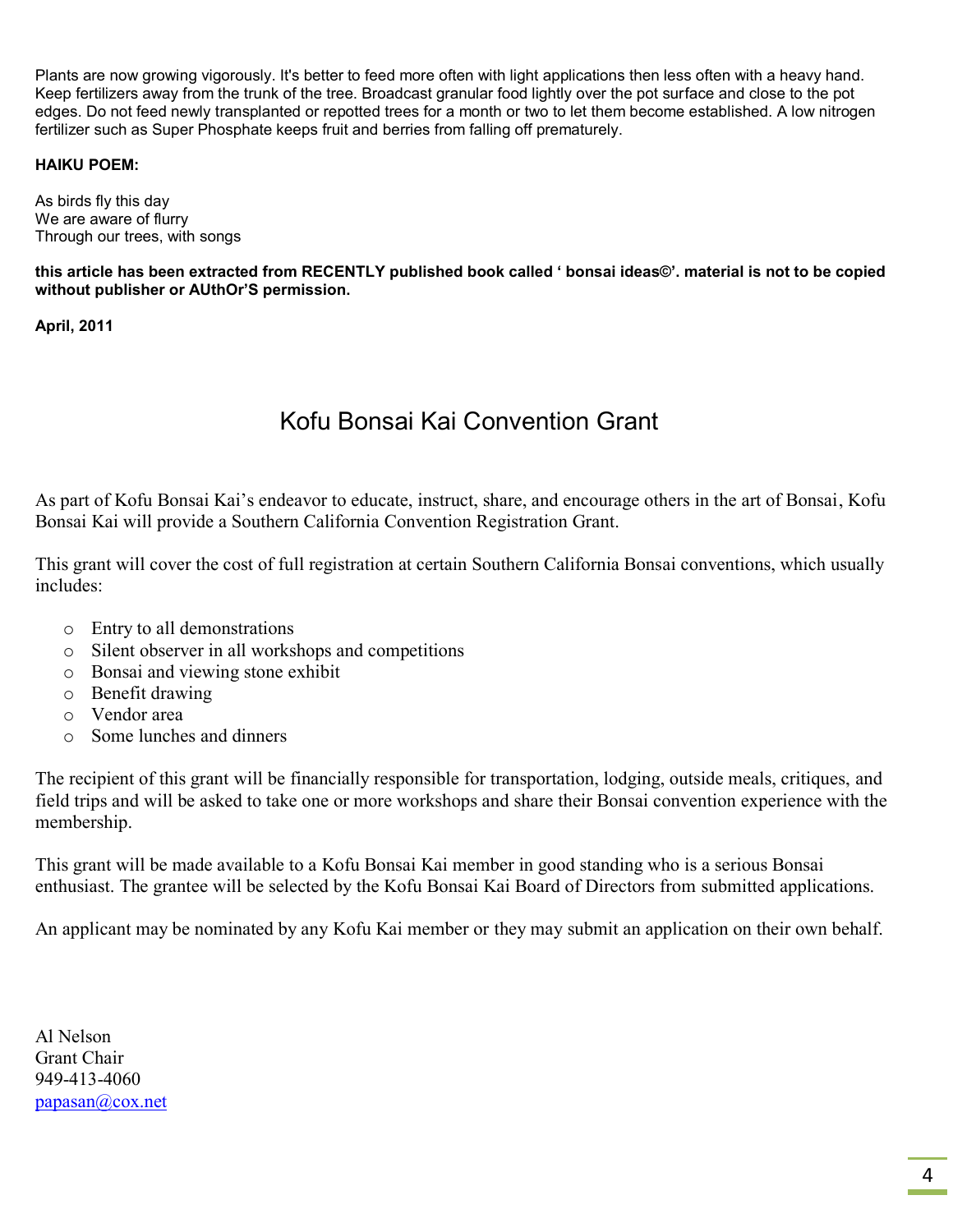# Application Kofu Bonsai Kai Convention Grant

|                                                                                          |                                                                            | Name: Nominated By (Optional):                                                                                                                                                                                                 |
|------------------------------------------------------------------------------------------|----------------------------------------------------------------------------|--------------------------------------------------------------------------------------------------------------------------------------------------------------------------------------------------------------------------------|
|                                                                                          |                                                                            |                                                                                                                                                                                                                                |
|                                                                                          |                                                                            | Phone Number: (Chamber 2011 Phone Number: (Chamber 2012 Phone Number: (Chamber 2014 Phone Number: (Chamber 2014 Phone Number: (Chamber 2014 Phone Number: (Chamber 2014 Phone Number: (Chamber 2014 Phone Number: (Chamber 201 |
|                                                                                          |                                                                            |                                                                                                                                                                                                                                |
|                                                                                          |                                                                            |                                                                                                                                                                                                                                |
| How long have you been involved with Bonsai?                                             |                                                                            |                                                                                                                                                                                                                                |
| Do you have Bonsai tools? $\Box$ Yes $\Box$ No                                           |                                                                            |                                                                                                                                                                                                                                |
| Do you have Bonsai books? $\Box$ Yes $\Box$ No                                           |                                                                            |                                                                                                                                                                                                                                |
| Do you have Bonsai trees? $\Box$ Yes $\Box$ No<br>If yes, approximately how many?        |                                                                            |                                                                                                                                                                                                                                |
| Have you had a tree in a Bonsai show? $\Box$ Yes $\Box$ No                               |                                                                            |                                                                                                                                                                                                                                |
| Have you taken Bonsai lessons? $\Box$ Yes $\Box$ No                                      |                                                                            |                                                                                                                                                                                                                                |
| Have you previously attended a Bonsai convention?<br>$\Box$ Yes<br>$\Box$ No             |                                                                            |                                                                                                                                                                                                                                |
| Would you attend one or more workshops at your own expense?<br>$\Box$ Yes<br>$\Box$ No   |                                                                            |                                                                                                                                                                                                                                |
| $\Box$ Yes $\Box$ No                                                                     |                                                                            | Would you be willing to share your convention experience with the Kofu Kai membership?                                                                                                                                         |
|                                                                                          |                                                                            | I am serving $(\square)$ or would be willing to serve $(\square)$ Kofu Bonsai Kai in the following area(s):                                                                                                                    |
| $\Box$ Meeting setup & takedown<br>Refreshments<br>$\Box$ Publicity<br>$\Box$ Newsletter | $\Box$ Website<br>$\Box$ Program<br>$\Box$ Workshops<br>$\Box$ Hospitality | $\Box$ Bus Trips<br>$\Box$ Show setup &/or takedown<br>$\Box$ Auction                                                                                                                                                          |
|                                                                                          |                                                                            | I would like to be considered for this grant because                                                                                                                                                                           |
|                                                                                          |                                                                            |                                                                                                                                                                                                                                |
|                                                                                          |                                                                            | Date:                                                                                                                                                                                                                          |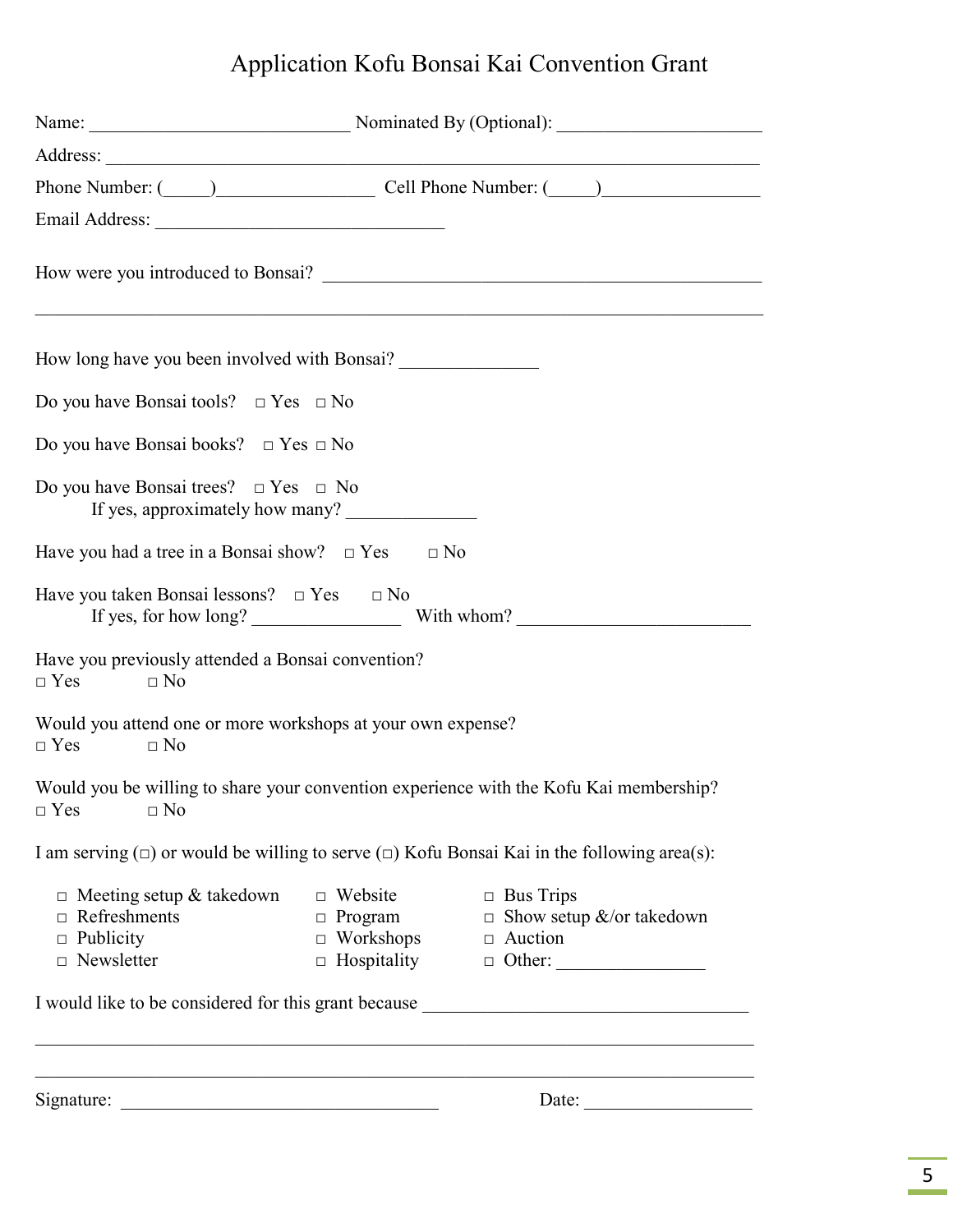# **UPCOMMING EVENTS**

**Bowers Museum** 2002 N. Main St., Santa Ana on April 14 to 17, Kofu Bonsai Kai to have displays and demo. Larry Ragle will do a talk and video at 1pm followed by Harry Hirao demo. BUDDHIST TEMPLE 909 South Dale Ave., Anaheim, 1pm to 8pm on April 16 and 17 Bonsai display during festival. Contact Show Chairs Michael Viljak or Anthony Chiusolo

## A VERY SPECIAL THANK YOU TO

# MAY MCNEY FOR HER VERY GENERIOUS DONATION

# NEW MEMBERS

N. T. Nguyen

Say hello when you see them and welcome to Kofu Bonsai Kai

### **Bonsai Tools and Supplies**:

:

If you need any tools or supplies from Everett Bassin, contact him at 714-827-0661 or 714-392-5149 or email him a **bonsaitools@mindspring.com**. He will bring them to the meetings. He will not be bringing his entire inventory to the meetings.